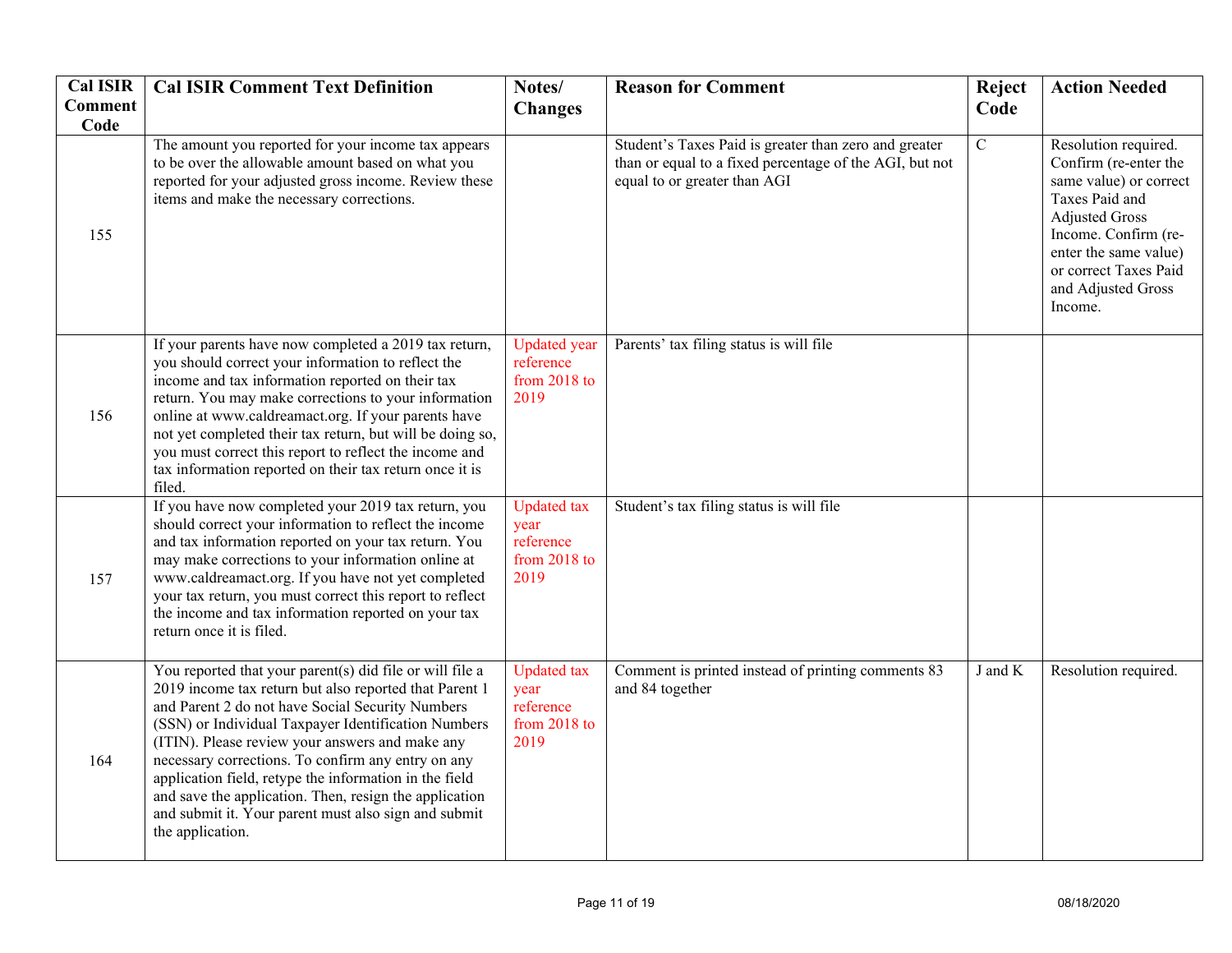| <b>Cal ISIR</b><br><b>Comment</b><br>Code | <b>Cal ISIR Comment Text Definition</b>                                                                                                                                                                                                                     | Notes/<br><b>Changes</b> | <b>Reason for Comment</b>                                                                  | Reject<br>Code | <b>Action Needed</b>                                                                                                    |
|-------------------------------------------|-------------------------------------------------------------------------------------------------------------------------------------------------------------------------------------------------------------------------------------------------------------|--------------------------|--------------------------------------------------------------------------------------------|----------------|-------------------------------------------------------------------------------------------------------------------------|
| 168                                       | You must provide answers for your parents' marital<br>status and number of family members.                                                                                                                                                                  |                          | Dependent student and marital status and number of<br>family members are blank             | 10             | Resolution required.<br>Review and correct<br>Parents' Marital Status<br>and Parents' Number<br>of Family Members.      |
| 169                                       | You must provide answers for your marital status and<br>number of family members.                                                                                                                                                                           |                          | Independent student and marital status and number of<br>family members are blank           | 10             | Resolution required.<br>Review and correct<br>Student's Marital<br>Status and Student's<br>Number of Family<br>Members. |
| 170                                       | Your CA Dream Act Application has been selected for<br>a review process called verification. Your school has<br>the authority to request copies of certain financial<br>documents from you and your parent(s).                                              |                          | Selected for verification, dependent                                                       |                |                                                                                                                         |
| 171                                       | Your CA Dream Act Application has been selected for<br>a review process called verification. Your school has<br>the authority to request copies of certain financial<br>documents from you (and your spouse).                                               |                          | Selected for verification, independent                                                     |                |                                                                                                                         |
| 175                                       | You reported that you are married and have<br>dependents other than a spouse, but you also reported<br>that your number of family members is 2. These<br>answers are inconsistent. Please review these items<br>and make the necessary corrections.         |                          | Dependency, marital status, and number of family<br>members inconsistent                   |                |                                                                                                                         |
| 176                                       | You reported that you do not have children or other<br>legal dependents, but you also reported that your<br>number of family members is greater than 2. These<br>answers are inconsistent. Please review these items<br>and make the necessary corrections. |                          | Dependency, legal dependents and number of family<br>members inconsistent                  |                |                                                                                                                         |
| 177                                       | You reported that you are not married and do not have<br>children or other legal dependents, but you also<br>reported that your number of family members is 2.<br>Please review these items and make the necessary<br>corrections.                          |                          | Dependency, legal dependents, number of family<br>members, and marital status inconsistent |                |                                                                                                                         |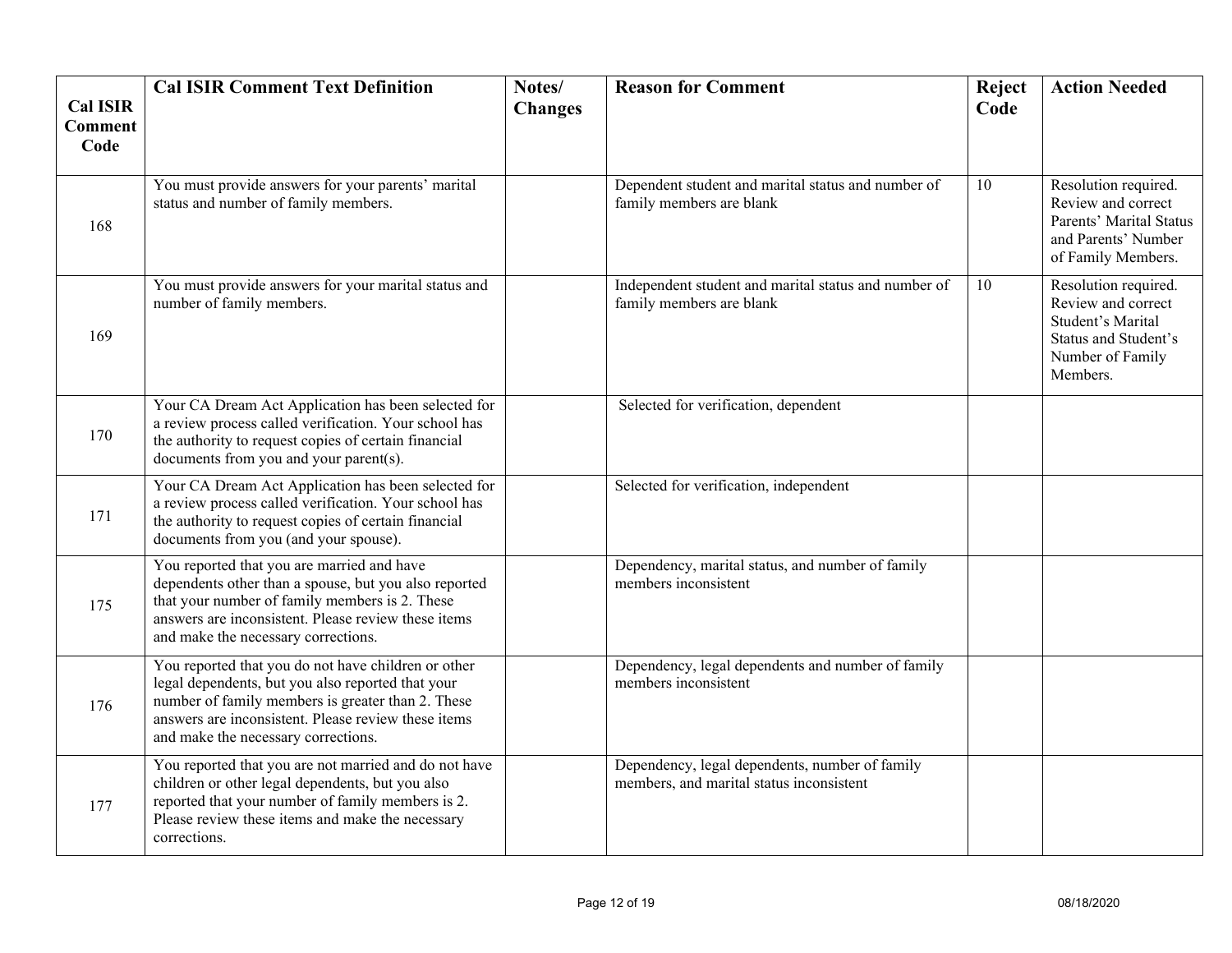| <b>Cal ISIR</b>        | <b>Cal ISIR Comment Text Definition</b>                                                                                                                                                                                                                                                                                                                                                                                                                                                                                                                                         | Notes/                                                                 | <b>Reason for Comment</b>                                                   | Reject         | <b>Action Needed</b>                                                                                              |
|------------------------|---------------------------------------------------------------------------------------------------------------------------------------------------------------------------------------------------------------------------------------------------------------------------------------------------------------------------------------------------------------------------------------------------------------------------------------------------------------------------------------------------------------------------------------------------------------------------------|------------------------------------------------------------------------|-----------------------------------------------------------------------------|----------------|-------------------------------------------------------------------------------------------------------------------|
| <b>Comment</b><br>Code |                                                                                                                                                                                                                                                                                                                                                                                                                                                                                                                                                                                 | <b>Changes</b>                                                         |                                                                             | Code           |                                                                                                                   |
| 178                    | Review the number of family members you have<br>reported and either confirm your answer by re-entering<br>it or make the necessary correction.                                                                                                                                                                                                                                                                                                                                                                                                                                  |                                                                        | Dependent with large number of family members                               | $\overline{W}$ | Resolution required.<br>Confirm (re-enter the<br>same value) or correct<br>Parents' Number of<br>Family Members.  |
| 179                    | Review the number of family members you have<br>reported and either confirm your answer by re-entering<br>it or make the necessary correction.                                                                                                                                                                                                                                                                                                                                                                                                                                  |                                                                        | Independent with large number of family members                             | W              | Resolution required.<br>Confirm (re-enter the<br>same value) or correct<br>Student's Number of<br>Family Members. |
| 273                    | You changed the answer to your parents' income,<br>income taxes paid, or exemptions. If your parents have<br>completed their 2019 tax return, you should also<br>change the answer to the tax return question to indicate<br>their tax return has been completed.                                                                                                                                                                                                                                                                                                               | <b>Updated</b> tax<br>year<br>reference<br>from 2018 to<br>2019        | Parent corrections to tax fields with estimated tax<br>return               |                |                                                                                                                   |
| 274                    | You changed the answer to your income, income taxes<br>paid, or exemptions. If you have completed your 2019<br>tax return, you should also change the answer to the<br>tax return question to indicate your tax return has been<br>completed.                                                                                                                                                                                                                                                                                                                                   | <b>Updated</b> tax<br>year<br>reference<br>from 2018 to<br>2019        | Student corrections to tax fields with estimated tax<br>return              |                |                                                                                                                   |
| 275                    |                                                                                                                                                                                                                                                                                                                                                                                                                                                                                                                                                                                 |                                                                        | No longer used                                                              |                |                                                                                                                   |
| 277                    | Your parent was issued a State Student Aid PIN to<br>sign your 2021-2022 CA Dream Act Application. The<br>PIN can be requested by going to "Sign a Student"<br>Application" at caldreamact.org. Your parent should<br>not share the PIN with anyone. Your parent must use<br>the PIN to sign the application again each time you<br>make corrections to your application. Your corrections<br>will not process until your parent signs and submits.<br>Your parent will use the same PIN each year that you<br>renew your CA Dream Act Application (as a<br>dependent student). | <b>Updated</b> year<br>reference<br>from 2020-<br>2021 to<br>2021-2022 | Parent PIN confirmed                                                        |                |                                                                                                                   |
| 280                    | Your college is responsible for verifying your AB 540<br>eligibility. Check with the college's Admissions Office<br>before the term starts.                                                                                                                                                                                                                                                                                                                                                                                                                                     |                                                                        | CSAC informing students that their campus will verify<br>their eligibility. |                | Added to<br><b>Confirmation Page</b><br>'Section III - Next<br>Steps' for all<br>applicants.                      |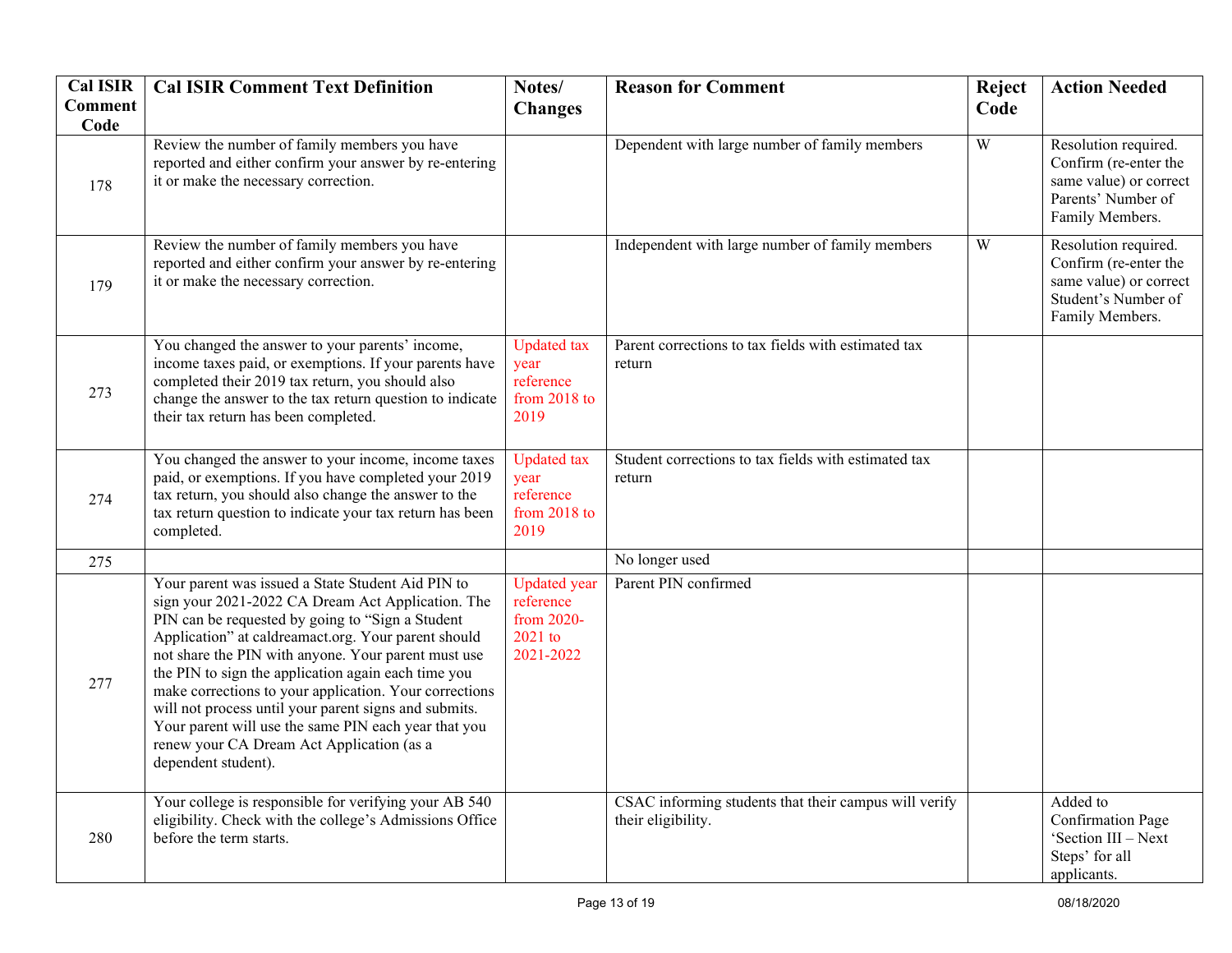| <b>Cal ISIR</b><br><b>Comment</b> | <b>Cal ISIR Comment Text Definition</b>                                                                                                                                                                                                                                                                                                                                                                                                                                                         | Notes/<br><b>Changes</b> | <b>Reason for Comment</b>                       | Reject<br>Code | <b>Action Needed</b> |
|-----------------------------------|-------------------------------------------------------------------------------------------------------------------------------------------------------------------------------------------------------------------------------------------------------------------------------------------------------------------------------------------------------------------------------------------------------------------------------------------------------------------------------------------------|--------------------------|-------------------------------------------------|----------------|----------------------|
| Code                              |                                                                                                                                                                                                                                                                                                                                                                                                                                                                                                 |                          |                                                 |                |                      |
| 286                               | We assumed the total amount for your parents' income<br>deductions to be zero in order to calculate your<br>eligibility because the amounts you reported in your<br>parent(s) Additional Financial Information are high,<br>based on the other income amounts you reported. If<br>our assumption is correct, no further action is required.<br>If it is incorrect, you need to confirm your answers or<br>make the necessary corrections to your parent(s)<br>Additional Financial Information. |                          | Parents Worksheet A Total assumed               |                |                      |
| 287                               | We assumed the total amount for your income<br>deductions to be zero in order to calculate your<br>eligibility because the amounts you reported in your<br>Additional Financial Information are high, based on<br>the other income amounts you reported. If our<br>assumption is correct, no further action is required. If<br>it is incorrect, you need to confirm your answers or<br>make the necessary corrections to your Additional<br>Financial Information.                              |                          | Dependent student's Worksheet A Total assumed   |                |                      |
| 288                               | We assumed the total amount for your income<br>deductions to be zero in order to calculate your<br>eligibility because the amounts you reported in your<br>Additional Financial Information are high, based on<br>the other income amounts you reported. If our<br>assumption is correct, no further action is required. If<br>it is incorrect, you need to confirm your answers or<br>make the necessary corrections to your Additional<br>Financial Information.                              |                          | Independent student's Worksheet A Total assumed |                |                      |
| 297                               | You indicated that you were homeless or at risk of<br>being homeless. Since you are over the age of 21, only<br>your Financial Aid Administrator can make the<br>determination that you meet the homeless conditions,<br>so we have assumed the answer to other homeless<br>determinant questions to be 'No'. You should contact<br>your financial aid office for assistance in determining<br>your status.                                                                                     |                          | Assumption for Homeless Youth questions         |                |                      |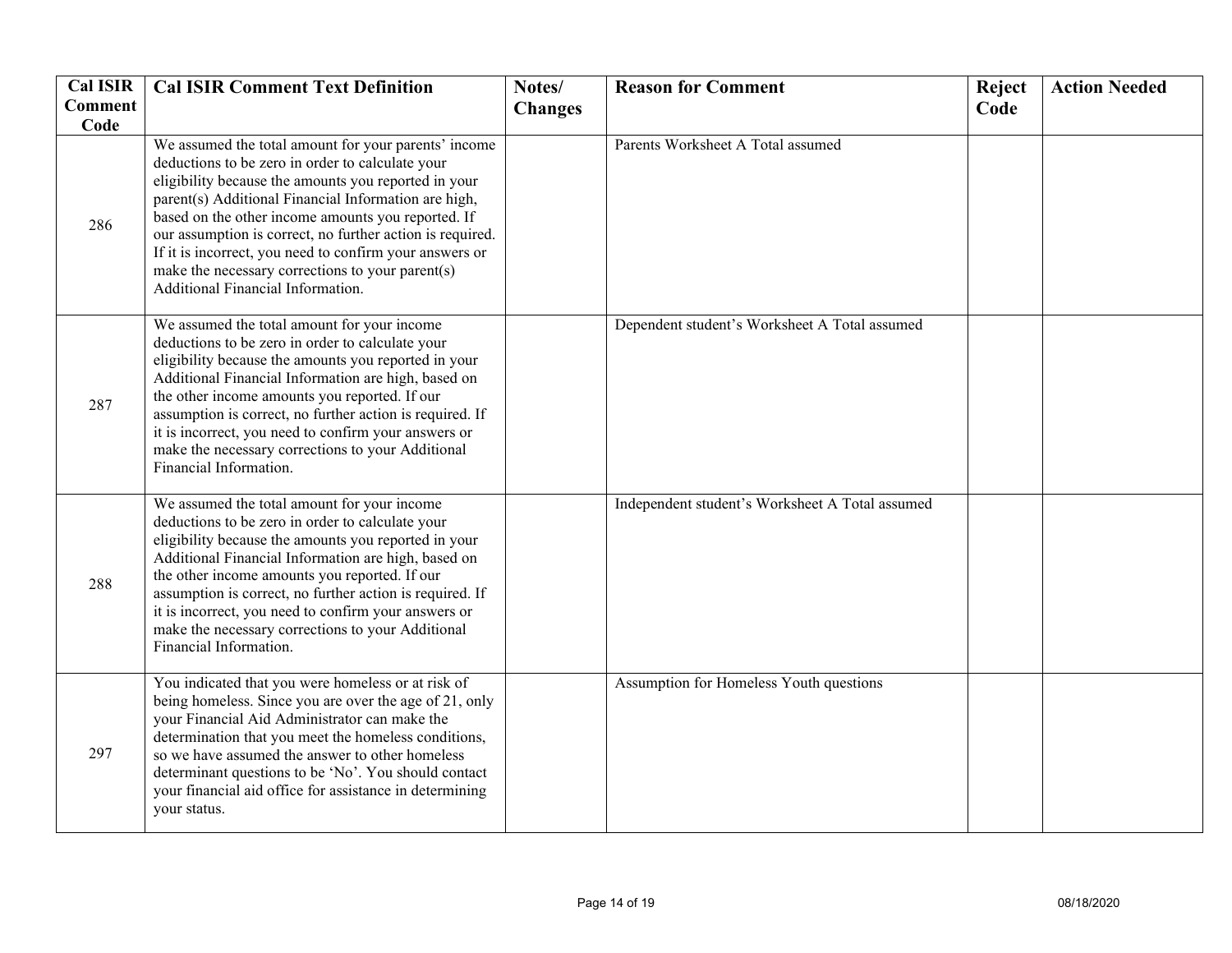| <b>Cal ISIR</b><br>Comment<br>Code | <b>Cal ISIR Comment Text Definition</b>                                                                                                                                                                                                                                                                                                                                                                                                                                                                                                                        | Notes/<br><b>Changes</b>                                 | <b>Reason for Comment</b>                                    | <b>Reject</b><br>Code | <b>Action Needed</b> |
|------------------------------------|----------------------------------------------------------------------------------------------------------------------------------------------------------------------------------------------------------------------------------------------------------------------------------------------------------------------------------------------------------------------------------------------------------------------------------------------------------------------------------------------------------------------------------------------------------------|----------------------------------------------------------|--------------------------------------------------------------|-----------------------|----------------------|
| 301                                | You did not report whether or not you will have your<br>first bachelor's degree by July 1, 2021. You need to<br>provide an answer for this item.                                                                                                                                                                                                                                                                                                                                                                                                               | <b>Updated</b> year<br>reference<br>from 2020 to<br>2021 | <b>Blank Bachelor's Degree</b>                               |                       |                      |
| 302                                | You have changed your marital status or your marital<br>status date to a new response. The answer to these<br>questions must be your marital status as of the date<br>you initially signed and submitted your CA Dream Act<br>Application. If your answers do not reflect your status<br>as of the date you initially submitted your CA Dream<br>Act Application, you need to make a correction to one<br>or both of these items.                                                                                                                              |                                                          | Student's Marital Status or Marital Status Date<br>corrected |                       |                      |
| 308                                | You have changed your parents' marital status or your<br>parents' marital status date to a new response. The<br>answer to these questions must be your parents'<br>marital status as of the date you initially signed and<br>submitted your CA Dream Act Application. Unless a<br>Financial Aid Administrator has instructed you to<br>update this information, you need to make a correction<br>to one or both of these items if your answers do not<br>reflect your parents' status as of the date you initially<br>submitted your CA Dream Act Application. |                                                          | Parents' Marital Status or Marital Status Date<br>corrected  |                       |                      |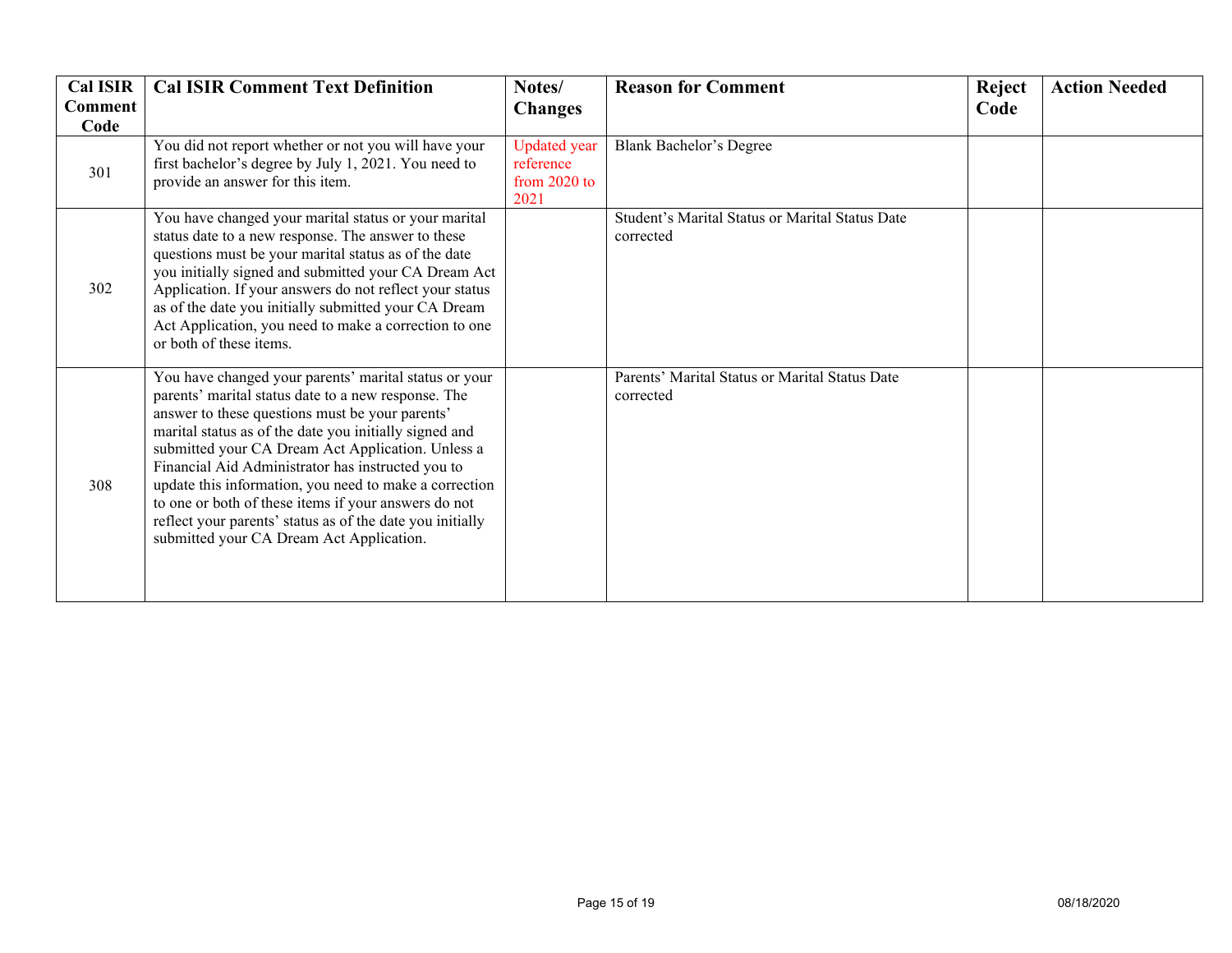| <b>Cal ISIR</b><br><b>Reject Code</b> | <b>Cal ISIR</b><br><b>Comment Code</b> | <b>Reject Reason</b>                                                                                                                                  | <b>Action</b>                                                                                                                                                                                                                                                                                                         |
|---------------------------------------|----------------------------------------|-------------------------------------------------------------------------------------------------------------------------------------------------------|-----------------------------------------------------------------------------------------------------------------------------------------------------------------------------------------------------------------------------------------------------------------------------------------------------------------------|
| $\mathbf{1}$                          | 150, 151                               | Student did not meet Simplified Needs Test If dependent provide the following:<br>criteria and supplemental asset data left<br>blank                  | Parents' Cash, Savings, and Checking; Parents' Real Estate/Investment Net<br>Worth and Parents' Business/Investment Farm Net Worth.<br>If independent provide the following:<br>Student's Cash, Savings and Checking; Student's Real Estate/Investment Net<br>Worth and Student's Business/Investment Farm Net Worth. |
| $\overline{2}$                        | 129, 130                               | Incomplete income information provided                                                                                                                | If independent provide Student and Spouse (if married) Taxed and Untaxed<br>Income.<br>If dependent provide Parents' Taxed and Untaxed Income.                                                                                                                                                                        |
| 3                                     | 114, 152                               | Dependent Student and Taxes Paid is<br>greater than zero and equal to or greater<br>than AGI                                                          | Correct or confirm (re-enter the same value) Student's Taxes Paid or AGI.                                                                                                                                                                                                                                             |
| 4                                     | 62                                     | Student's marital status date is greater<br>than the date the application was signed                                                                  | If the Student's Marital Status Date is after the date the application was<br>originally signed, correct the Student's Marital Status.                                                                                                                                                                                |
| 5                                     | 18                                     | Missing or invalid Date of Birth                                                                                                                      | Correct the Date of Birth.                                                                                                                                                                                                                                                                                            |
| 9                                     | 49, 387                                | Match with SSA was not conducted on<br>either parent. Dependent student and one<br>of SSN, Last Name, or Date of Birth is<br>missing for both parents | Correct the SSN, name, and/or Date of Birth for parent 1 and/or parent 2 to<br>achieve a full match for at least one parent. If parents do not have an SSN,<br>provide zeros or confirm by re-entering the zeros.                                                                                                     |
| 10                                    | 168, 169                               | Marital status and number of family<br>members are blank                                                                                              | If dependent, review and correct Parents' Marital Status and Parents' Number of<br>Family Members.<br>If independent, review and correct Student's Marital Status and Student's<br>Number of Family Members.                                                                                                          |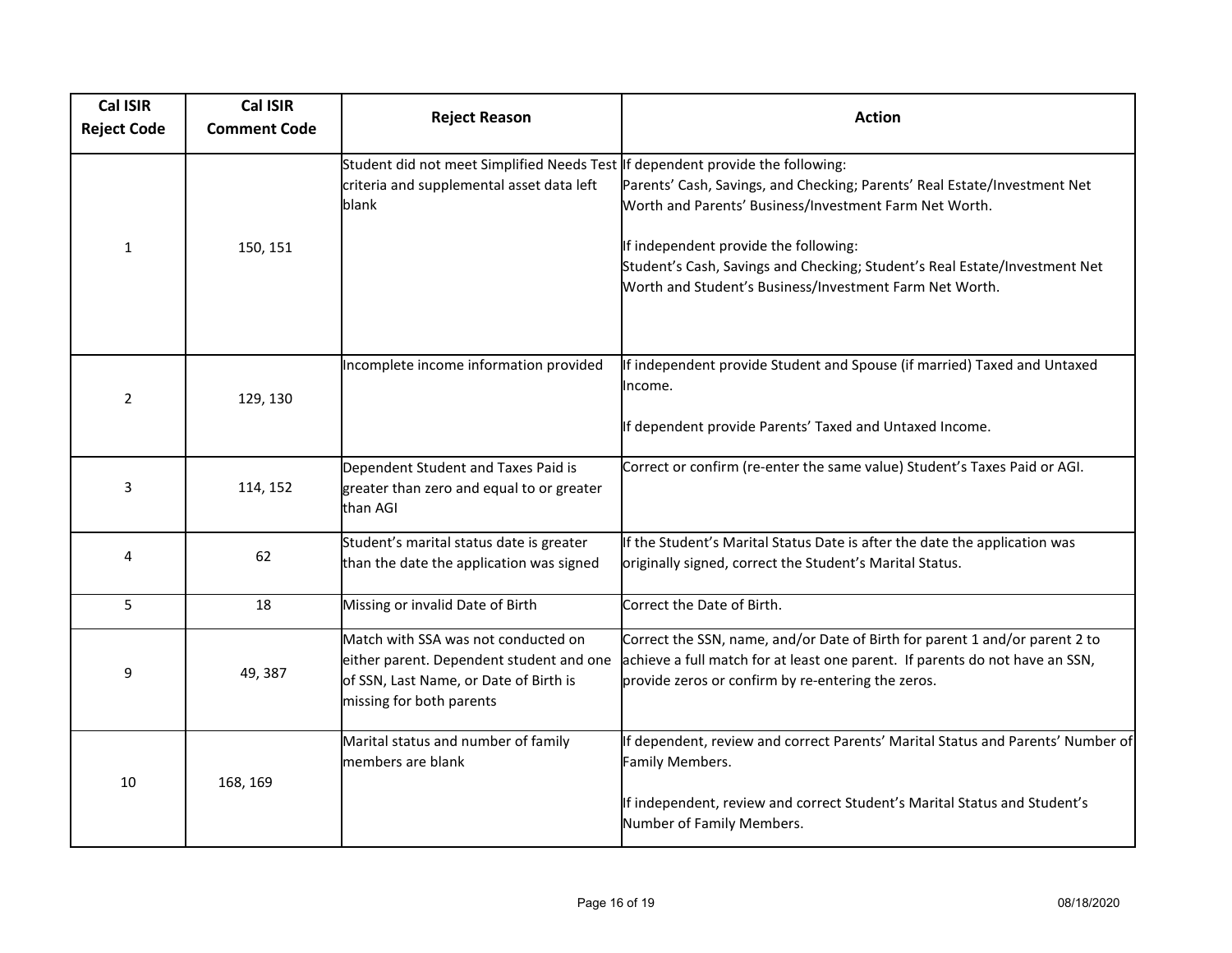| <b>Cal ISIR</b><br><b>Reject Code</b> | <b>Cal ISIR</b><br><b>Comment Code</b> | <b>Reject Reason</b>                                                                                             | <b>Action</b>                                                                                                                                                                                                                                                                                                                                     |
|---------------------------------------|----------------------------------------|------------------------------------------------------------------------------------------------------------------|---------------------------------------------------------------------------------------------------------------------------------------------------------------------------------------------------------------------------------------------------------------------------------------------------------------------------------------------------|
| 11                                    | 89, 99                                 | Parents are reported as unmarried but two<br>parental incomes are reported                                       | If dependent, review and correct Parent's Marital Status or at least one of the<br>following fields: Parent 1 Income From Work or Parent 2 Income From Work.<br>If independent, Review and correct Student's Marital Status or at least one of<br>the following fields: Student's Income Earned From Work or Spouse's Income<br>Earned From Work. |
| 12                                    | 111                                    | Parents' Taxes Paid is greater than zero and Correct Parents' Taxes Paid or AGI.<br>equal to or greater than AGI |                                                                                                                                                                                                                                                                                                                                                   |
| 13                                    | 82                                     | Rejected for no name on application                                                                              | Provide the following: Student's Last Name and/or Student's First Name or<br>confirm a blank First or Last Name field if the student actually has only one<br>name.                                                                                                                                                                               |
| 15                                    | 108                                    | Missing parent signature on Dream Act<br>Application or corrections.                                             | Signature correction must be made on the online Dream Act Application or a<br>printed signature page and resubmitted to the Student Aid Commission.                                                                                                                                                                                               |
| 16                                    | 110                                    | Missing student signature on Web<br>application                                                                  | Signature correction must be made on a printed signature page and resubmitted<br>to the Student Aid Commission or can be corrected electronically.                                                                                                                                                                                                |
| 20                                    | 126, 131                               | A non-tax filer is reporting an income that<br>is above the IRS filing requirement                               | Review and correct the appropriate set of data from the following: Student's<br>Tax return completed status or student's income or Parents' tax return<br>completed status or income for parent 1 and parent 2                                                                                                                                    |
| 21                                    | 119                                    | Marital Status Date is between the<br>application date and transaction date                                      | Student should correct Student's Marital Status and Marital Status Date and<br>make the necessary corrections or have the Financial Aid Administrator set<br>reject override 21.                                                                                                                                                                  |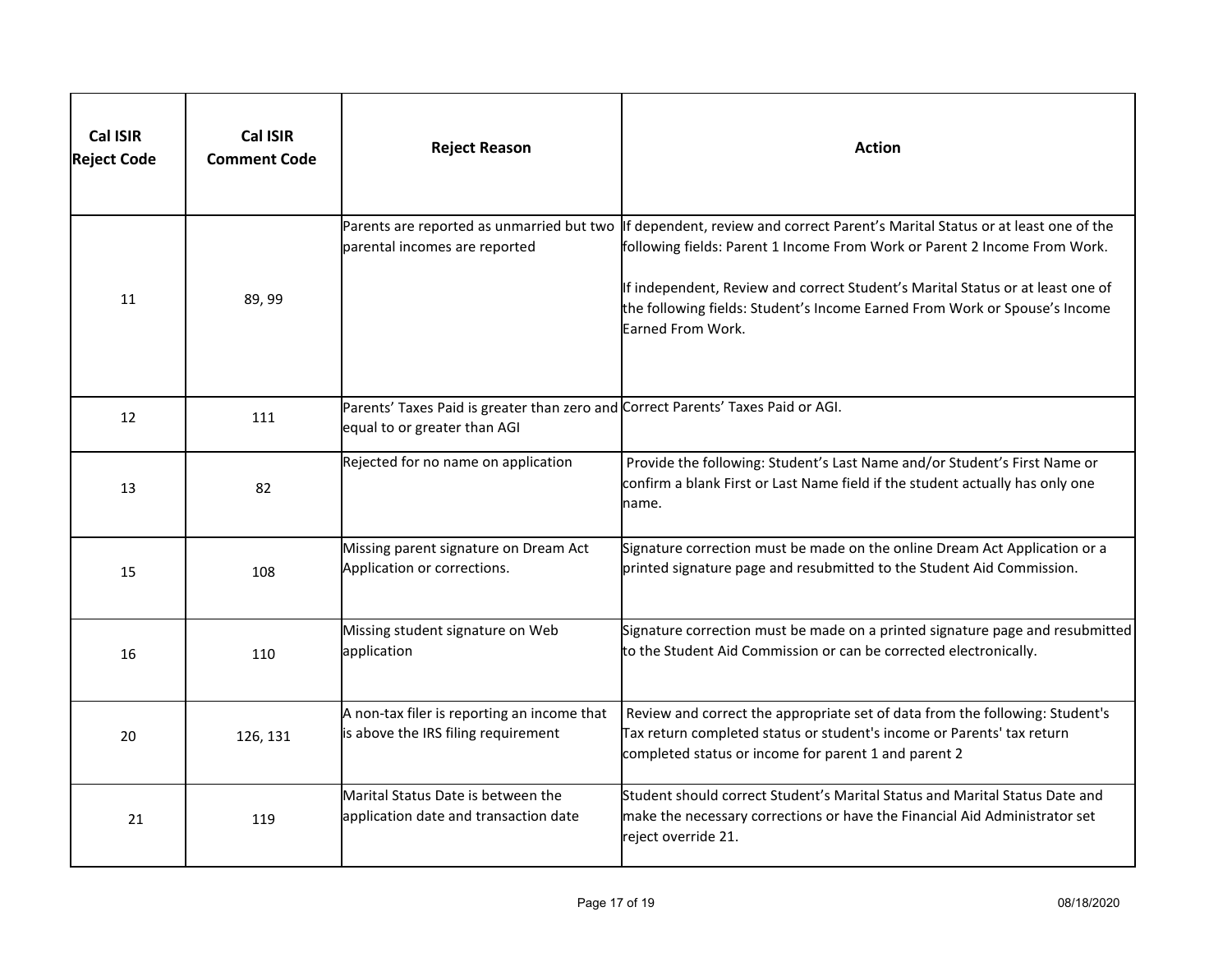| <b>Cal ISIR</b><br><b>Reject Code</b> | Cal ISIR<br><b>Comment Code</b> | <b>Reject Reason</b>                                                                                                                                  | <b>Action</b>                                                                                                                                                                                                                                    |
|---------------------------------------|---------------------------------|-------------------------------------------------------------------------------------------------------------------------------------------------------|--------------------------------------------------------------------------------------------------------------------------------------------------------------------------------------------------------------------------------------------------|
| A                                     | 69                              | Date of birth year equals 1900 through<br>1946                                                                                                        | Confirm (re-enter the same value) or correct the Date of Birth.                                                                                                                                                                                  |
| B                                     | 72                              | Independent student and date of birth<br>equals 09/01/2005 or greater, and date of<br>birth is not equal to or greater than current<br>year           | Confirm (re-enter the same value) or correct the Date of Birth.                                                                                                                                                                                  |
| C                                     | 154, 155                        | Taxes Paid is greater than zero and greater<br>than or equal to a fixed percentage of the<br>AGI, but not equal to or greater than AGI                | Confirm (re-enter the same value) or correct Taxes Paid and Adjusted Gross<br>Income.                                                                                                                                                            |
| G                                     | 153                             | Dependent student's Taxes Paid is greater<br>than zero, and greater than or equal to a<br>fixed percentage of the AGI, but not equal<br>to or greater | Confirm (re-enter the same value) or correct Taxes Paid and Adjusted Gross<br>Income.                                                                                                                                                            |
| $\mathbf{I}$                          | 83                              | is reported as a tax filer                                                                                                                            | Parent 1 SSN or ITIN contains all zeroes and Enter the parent 1 SSN or ITIN or confirm that parent 1 does not have an SSN or<br>ITIN by re- entering all zeros.                                                                                  |
| К                                     | 84                              | reported as a tax filer                                                                                                                               | Parent 2 SSN or ITIN contains all zeroes and Enter the parent 2 SSN or ITIN or confirm that parent 2 does not have an SSN or<br>ITIN by re- entering all zeros.                                                                                  |
| W                                     | 178, 179                        |                                                                                                                                                       | Unusually large number of family members If dependent, confirm (re-enter the same value) or correct Parents' Number of<br>Family Members.<br>If independent, confirm (re-enter the same value) or correct Student's Number<br>of Family Members. |